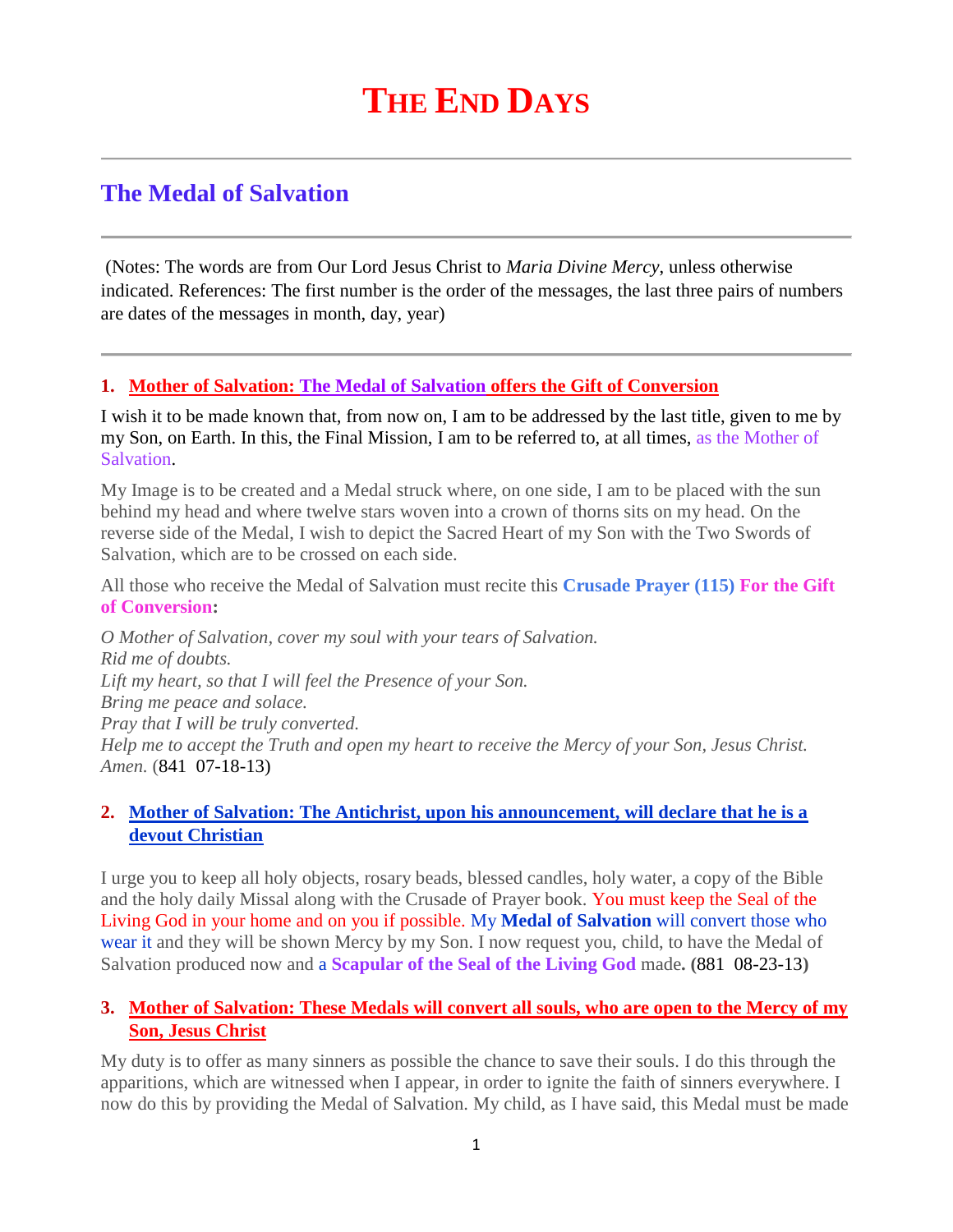available to the world through you and based on my instructions to you. These instructions are only being made known to you. These Medals will convert all souls who are open to the Mercy of my Son, Jesus Christ. This will then result in the salvation of millions. (906 09-14-13)

# **4. [Mother of Salvation: This final Medal, brought to you by me, through the Mercy of God,](http://www.thewarningsecondcoming.com/mother-of-salvation-this-final-medal-brought-to-you-by-me-through-the-mercy-of-god-will-draw-billions-of-souls-towards-eternal-life/)  [will draw billions of souls towards Eternal Life](http://www.thewarningsecondcoming.com/mother-of-salvation-this-final-medal-brought-to-you-by-me-through-the-mercy-of-god-will-draw-billions-of-souls-towards-eternal-life/)**

God wants to save every single person, of every single faith, as well as those who deny the Existence of Him and His Son, Jesus Christ. This is why people of every age, every culture and every denomination, must receive a Medal of Salvation.

Each person who is given a Medal, even if it cannot be blessed, will be given an extraordinary Gift. Soon afterwards, God will instill in them a Grace, an insight into their own helplessness and an awareness of God's Almighty Love. He will enlighten even the most stubborn of souls and those with hearts of stone. Soon they will seek the Truth and then they will call out to God, begging Him to help ease their hearts and fill them with His Great Mercy.

Do not make the mistake of rejecting this Medal as it is for the whole world and many miracles will be associated with it.

Please ensure that the Medal of Salvation is provided to as many people as possible. (1,019 01-20- 14)



# **5. [Mother of Salvation: Many will believe the Antichrist to be a very holy man](http://www.thewarningsecondcoming.com/mother-of-salvation-many-will-believe-the-antichrist-to-be-a-very-holy-man/)**

The Medal of Salvation, when carried upon your person, will, along with the other Graces it promises, safeguard you against the power of the Antichrist. (1,035, 2-7-2014)

**6. [Mother of Salvation: Ask me, your beloved Mother, to give you the strength to carry on](http://www.thewarningsecondcoming.com/mother-of-salvation-ask-me-your-beloved-mother-to-give-you-the-strength-to-carry-on-and-to-protect-the-mission-of-salvation/)  [and to protect the Mission of Salvation](http://www.thewarningsecondcoming.com/mother-of-salvation-ask-me-your-beloved-mother-to-give-you-the-strength-to-carry-on-and-to-protect-the-mission-of-salvation/)**

The Medal of Salvation will convert billions of souls... (1,078, 3-25-2014)